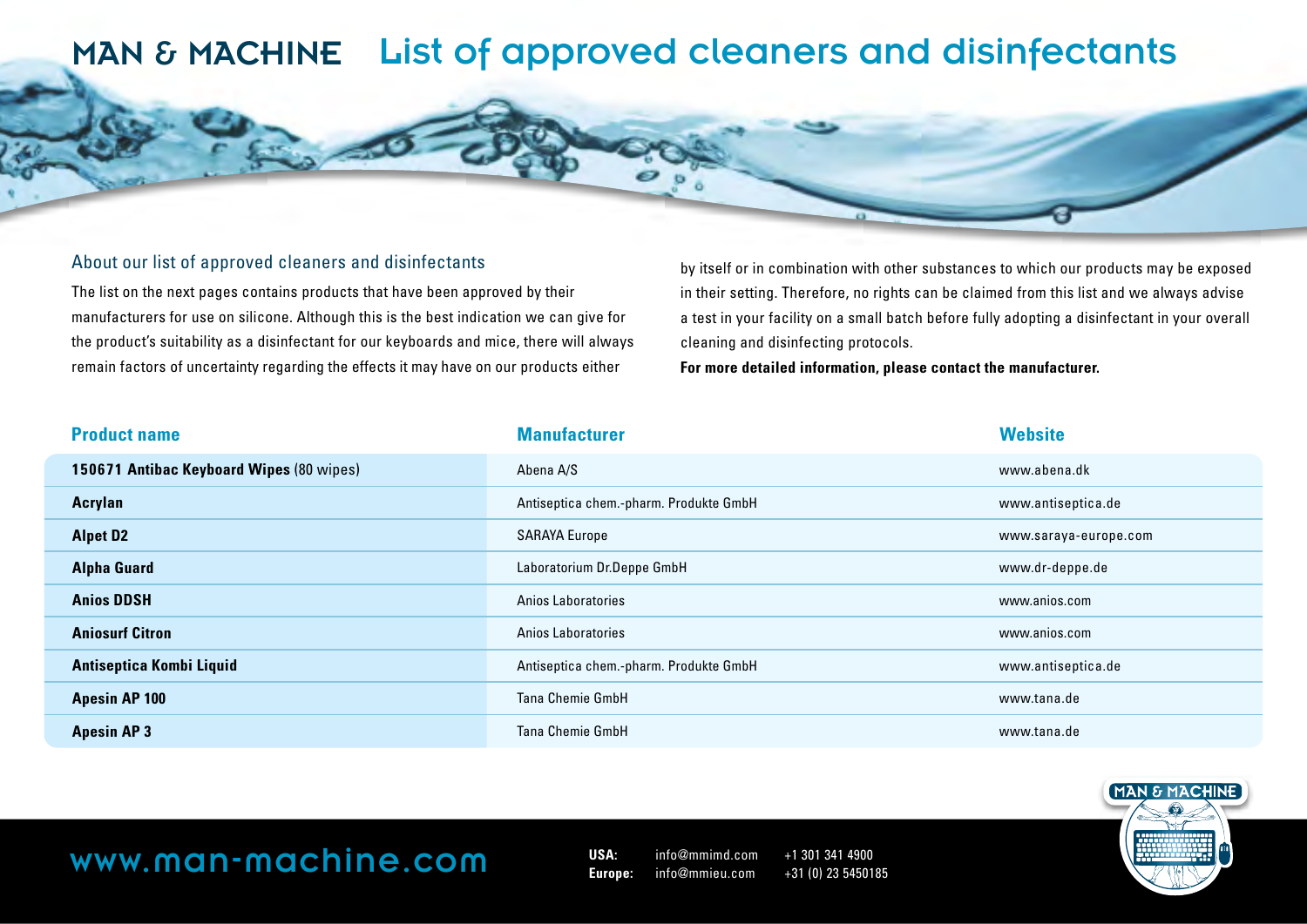| <b>Product name</b>             | <b>Manufacturer</b>                    | <b>Website</b>              |
|---------------------------------|----------------------------------------|-----------------------------|
| <b>Apesin AP 300</b>            | <b>Tana Chemie GmbH</b>                | www.tana.de                 |
| <b>Apesin combi DR</b>          | <b>Tana Chemie GmbH</b>                | www.tana.de                 |
| <b>Apesin rapid</b>             | Tana Chemie GmbH                       | www.tana.de                 |
| <b>B</b> 10 Wischdesinfektion   | Orochemie GmbH + Co. KG                | www.orochemie.de            |
| <b>B 20 Wischdesinfektion</b>   | Orochemie GmbH + Co. KG                | www.orochemie.de            |
| <b>B</b> 30 Schnelldesinfekton  | Orochemie GmbH + Co. KG                | www.orochemie.de            |
| <b>B</b> 40 Schnelldesinfekton  | Orochemie GmbH + Co. KG                | www.orochemie.de            |
| <b>B</b> 45 Schnelldesinfektion | Orochemie GmbH + Co. KG                | www.orochemie.de            |
| <b>B 60 Desinfektionstücher</b> | Orochemie GmbH + Co. KG                | www.orochemie.de            |
| <b>Banicide Plus</b>            | Pascal International Inc.              | www.pascalinternational.net |
| <b>Biguacid Liquid</b>          | Antiseptica chem.-pharm. Produkte GmbH | www.antiseptica.de          |
| <b>Biguacid Plus</b>            | Antiseptica chem.-pharm. Produkte GmbH | www.antiseptica.de          |
| <b>Biguacid-S</b>               | Antiseptica chem.-pharm. Produkte GmbH | www.antiseptica.de          |
| <b>Buraton 10F1%</b>            | Schülke & Mayr GmbH                    | www.schuelke.com            |
| CaviCide <sup>™</sup>           | <b>Metrex Research Corporation</b>     | www.metrex.co               |

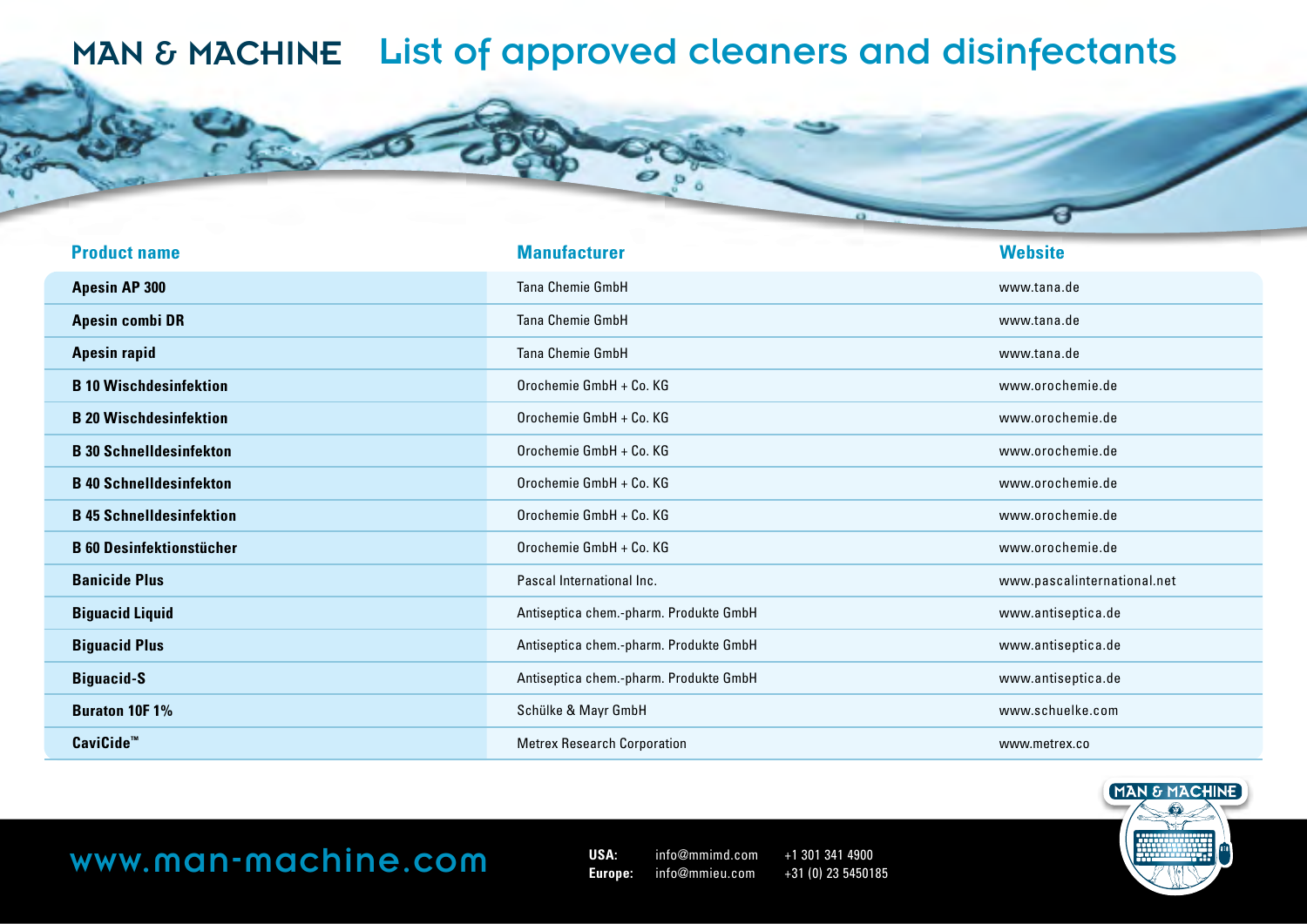| <b>Product name</b>                            | <b>Manufacturer</b>                    | <b>Website</b>            |
|------------------------------------------------|----------------------------------------|---------------------------|
| <b>CaviWipes™</b>                              | <b>Metrex Research Corporation</b>     | www.metrex.co             |
| <b>Chlor-Clean</b>                             | <b>Guest Medical</b>                   | guest-medical.co.uk/en    |
| <b>Clorox Disinfecting Wipes</b>               | Clorox                                 | www.clorox.com            |
| <b>Cleanisept Wipes Maxi (80 wipes)</b>        | Dr. Schumacher GmbH                    | www.schumacher-online.com |
| <b>Compliance</b>                              | <b>Metrex Research Corporation</b>     | www.metrex.com            |
| <b>Descocid-N</b>                              | Antiseptica chem.-pharm. Produkte GmbH | www.antiseptica.de        |
| <b>Descogen Liquid</b>                         | Antiseptica chem.-pharm. Produkte GmbH | www.antiseptica.de        |
| Descogen Liquid r.f.u.                         | Antiseptica chem.-pharm. Produkte GmbH | www.antiseptica.de        |
| <b>Descosept Forte</b>                         | Dr. Schumacher GmbH                    | www.schumacher-online.com |
| <b>Destec Bavicid Floor (Dilution product)</b> | Seitz GmbH                             | www.seitz24.com           |
| <b>Destec Bavicid Go</b>                       | Seitz GmbH                             | www.seitz24.com           |
| <b>Destec Bavicid Wipe</b>                     | Seitz GmbH                             | www.seitz24.com           |
| <b>Hexanios</b>                                | Anios Laboratories                     | www.anios.com             |
| <b>Incides N</b>                               | <b>Ecolab Deutschland GmbH</b>         | www.ecolab.com            |
| <b>Incidin Perfekt 2% Vol.</b>                 | <b>Ecolab Deutschland GmbH</b>         | www.ecolab.com            |

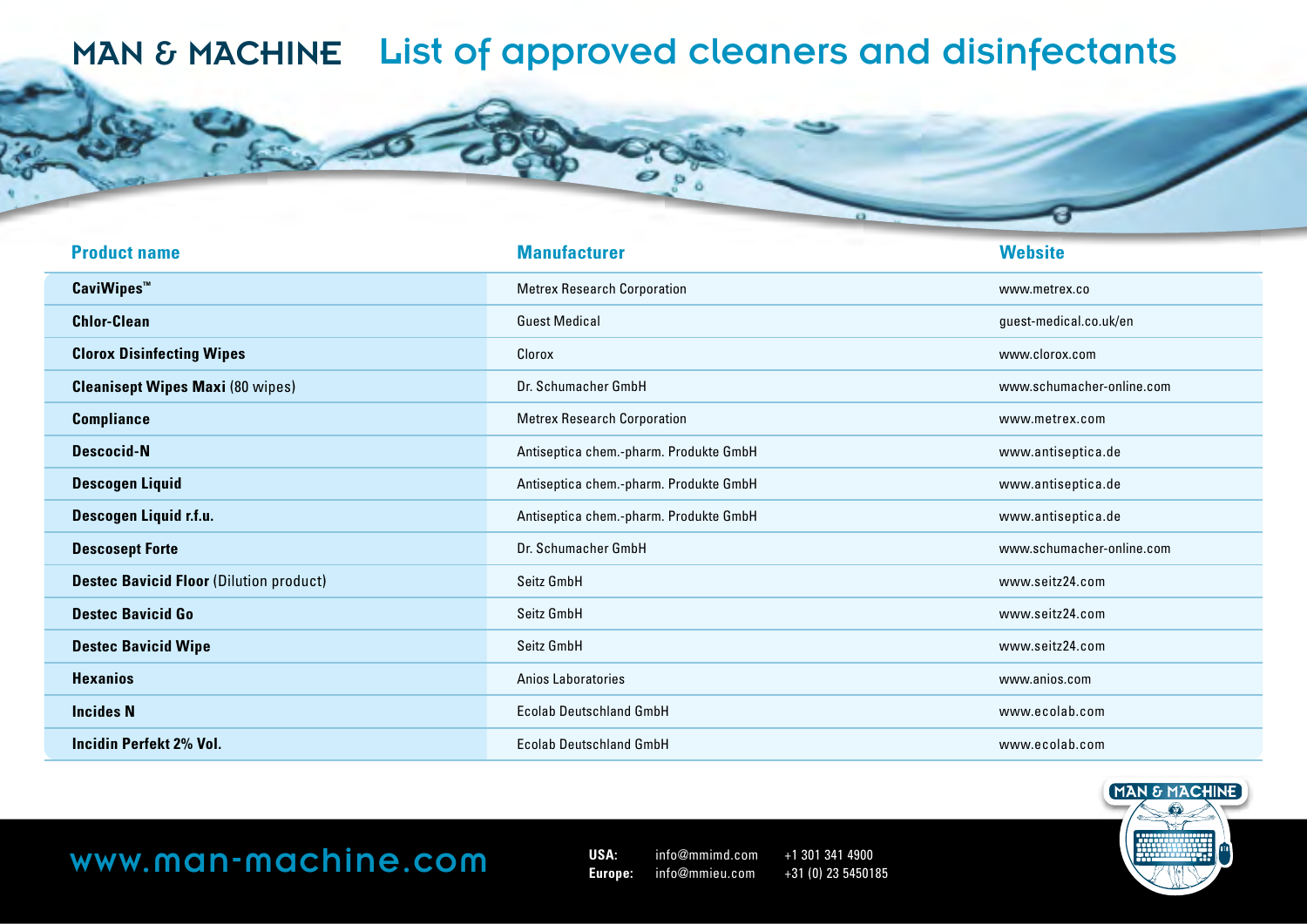| <b>Product name</b>                                   | <b>Manufacturer</b>                        | <b>Website</b>      |
|-------------------------------------------------------|--------------------------------------------|---------------------|
| <b>Incidin Pro</b>                                    | <b>Ecolab Deutschland GmbH</b>             | www.ecolab.com      |
| <b>Incidin Rapid</b>                                  | <b>Ecolab Deutschland GmbH</b>             | www.ecolab.com      |
| <b>Incidin Liquid</b>                                 | <b>Ecolab Deutschland GmbH</b>             | www.ecolab.com      |
| <b>LifeClean disinfectant</b>                         | LifeClean International AB                 | www.lifeclean.se    |
| <b>Mikrozid AF Liquid</b>                             | Schülke & Mayr GmbH                        | www.schuelke.com    |
| <b>Mikrozid Sensitive Liquid</b>                      | Schülke & Mayr GmbH                        | www.schuelke.com    |
| MinutenSpray-classic (500 ml bottle)                  | Alpro Medical GmbH                         | www.alpro-dental.de |
| <b>MinutenWipes (120 wipes)</b>                       | Alpro Medical GmbH                         | www.alpro-dental.de |
| <b>Neoform MED AF</b>                                 | Chemische Fabrik Dr. Weigert GmbH & Co. KG | www.drweigert.de    |
| <b>Neoform MED FF</b>                                 | Chemische Fabrik Dr. Weigert GmbH & Co. KG | www.drweigert.de    |
| <b>Neoform MED Rapid</b>                              | Chemische Fabrik Dr. Weigert GmbH & Co. KG | www.drweigert.de    |
| <b>PlastiSept</b> (500 ml bottle)                     | Alpro Medical GmbH                         | www.alpro-dental.de |
| PlastiSept-Wipes (120 wipes)                          | Alpro Medical GmbH                         | www.alpro-dental.de |
| Sani-24 <sup>®</sup> Germicidal Spray                 | PDI                                        | https://pdihc.com   |
| Sani-Cloth <sup>®</sup> AF3 Germicidal Diposable Wipe | PDI                                        | https://pdihc.com/  |

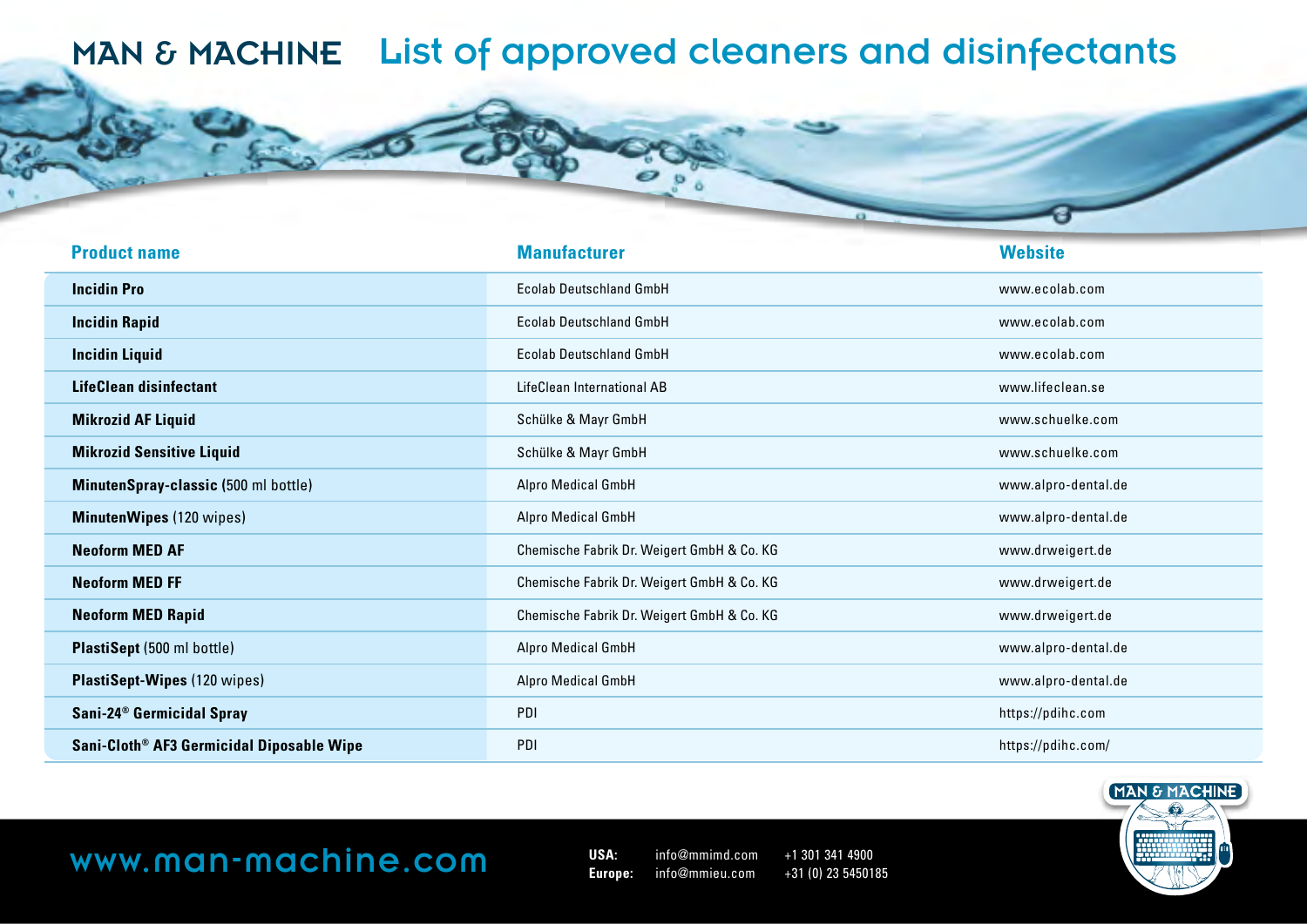| <b>Product name</b>                                       | <b>Manufacturer</b>            | <b>Website</b>            |
|-----------------------------------------------------------|--------------------------------|---------------------------|
| <b>Sani-Cloth Active</b>                                  | <b>Ecolab Deutschland GmbH</b> | www.ecolab.com            |
| Sani-Cloth <sup>®</sup> Bleach Germicidal Diposable Wipe  | PDI                            | https://pdihc.com         |
| Sani-Cloth <sup>®</sup> Plus Germicidal Diposable Cloth   | PDI                            | https://pdihc.com         |
| Sani-Cloth <sup>®</sup> Germicidal Disposable Wipe        | PDI                            | https://pdihc.com         |
| Sani-HyPerCide™ Germicidal Spray                          | PDI                            | https://pdihc.com         |
| Sani-Prime® Germicidal Spray                              | PDI                            | https://pdihc.com         |
| <b>SinAlc Tücher</b>                                      | <b>HIMED GmbH</b>              | www.hibomed.de            |
| <b>Sporox II</b>                                          | Sultan Chemists Inc.           | www.sultanhc.com          |
| <b>Spray In Neu</b>                                       | Laboratorium Dr.Deppe GmbH     | www.dr-deppe.de           |
| <b>Spray Off N</b>                                        | Laboratorium Dr.Deppe GmbH     | www.dr-deppe.de           |
| Super Sani-Cloth <sup>®</sup> Germicidal Disposalble Wipe | PDI                            | https://pdihc.com         |
| <b>Surfanios</b>                                          | Anios Laboratories             | www.anios.com             |
| Surfa'safe                                                | Anios Laboratories             | www.anios.com             |
| <b>Terralin Protect</b>                                   | Schülke & Mayr GmbH            | www.schuelke.com          |
| <b>Ultrasol active</b>                                    | Dr. Schumacher GmbH            | www.schumacher-online.com |



## **WWW.MON-MOChine.com** USA: info@mmimd.com +1 301 341 4900